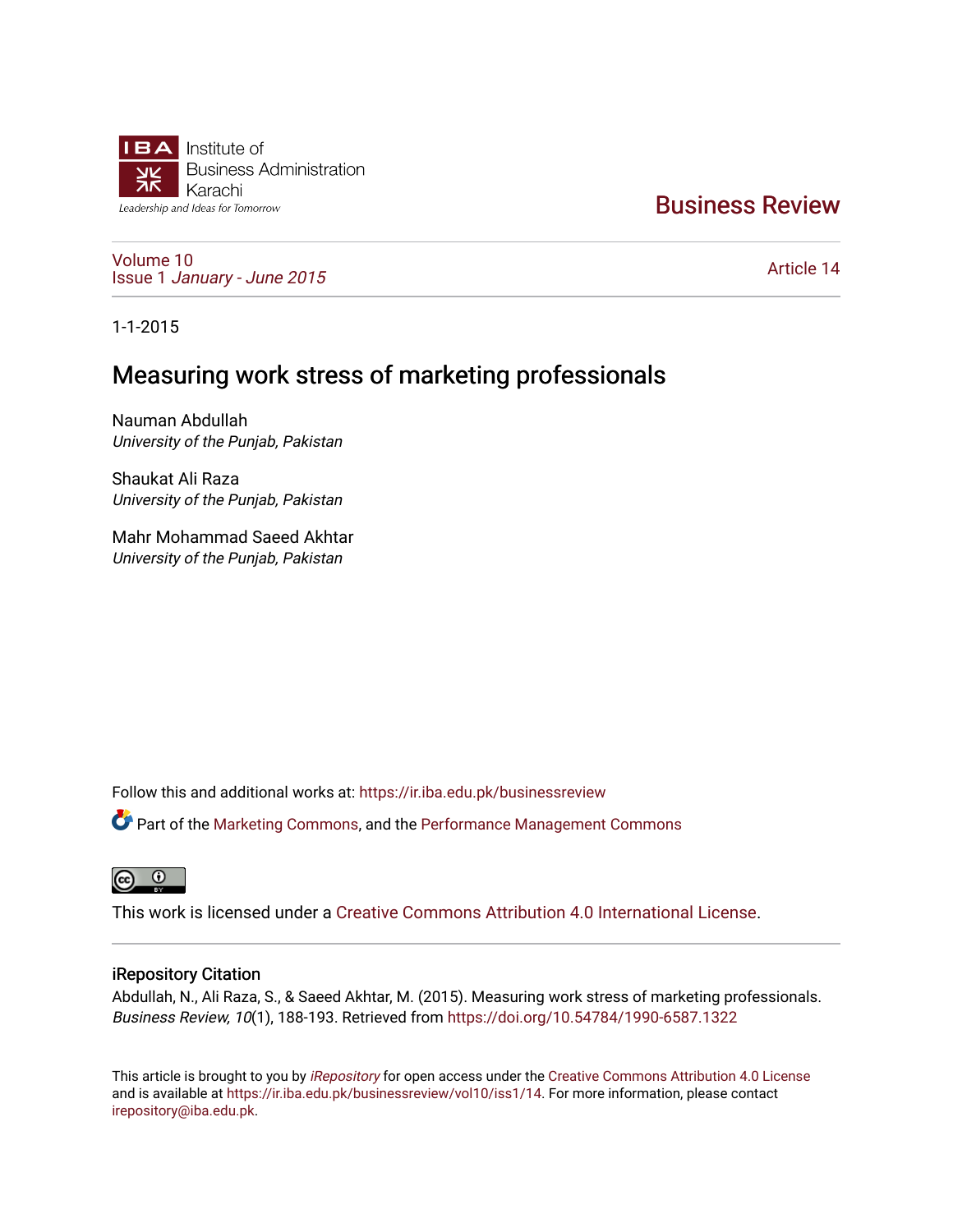# **COMMENTARY**

### MEASURING WORK STRESS OF MARKETING PROFESSIONALS

Nauman Abdullah University of the Punjab, Pakistan.

Shaukat Ali Raza University of the Punjab. Pakistan

Mahr Mohammad Saeed Akhtar University of the Punjab, Pakistan

### Abstract

The study investigated the work stress of marketing professionals in terms of organizational factors, environmental factors and personal factors. Marketing professionals of 51 corporations from twelve sectors of industry listed with Lahore Stock Exchange constituted the sample. An adapted questionnaire having 34 items was used to collect the data. Mean scores were calculated for measuring the significance analysis. Frequencies, standard deviation, one-sample t-test, independent samples t-test, and oneway ANOVA were used to measure and compare the level of stress of the marketing professionals. The study concluded that there was an inconsiderable level of stress among marketing professionals. However, personal factors were found as the major contributors of stress, environmental factors were in the middle, and the organizational factors were causing the least stress among the marketing professionals. There was no substantial difference of opinion regarding stress among marketing professionals in terms of their gender; sector; experience; qualification; and salary. The study recommends marketing professionals seek possible ways for eradicating their work stress. The companies should also launch training and development initiatives for their employees to cope with the work stress to enhance their efficiency and effectiveness.

Key terms: Work stress, Marketing professionals, Organizational factors, Environmental factors, Personal factors.

### Introduction

Stress is a common phenomenon these days as the increased work load in the professional life is causing every individual experience stress in one way or the other. Stress is the response persons have to extreme pressures or added sorts of loads engaged on them(United Kingdom Health and Safety Commission, 1999) whereas job stress is a condition that arises due to interaction of the people and their job and categorized by changes within people that make them to depart from their regular working (Beehr & Newman, 1978). Stress is affecting lives and one of the easiest places to catch it is the workplace (Thoits, 1995).

Stress, though usually taken as a negative, is reported (Akhtar, 2011) to have two types of namely Eustress and Distress. Eustress is taken as a positive stress and Distress comprises of negative stress. Marketing is a dynamic field and professionals engaged in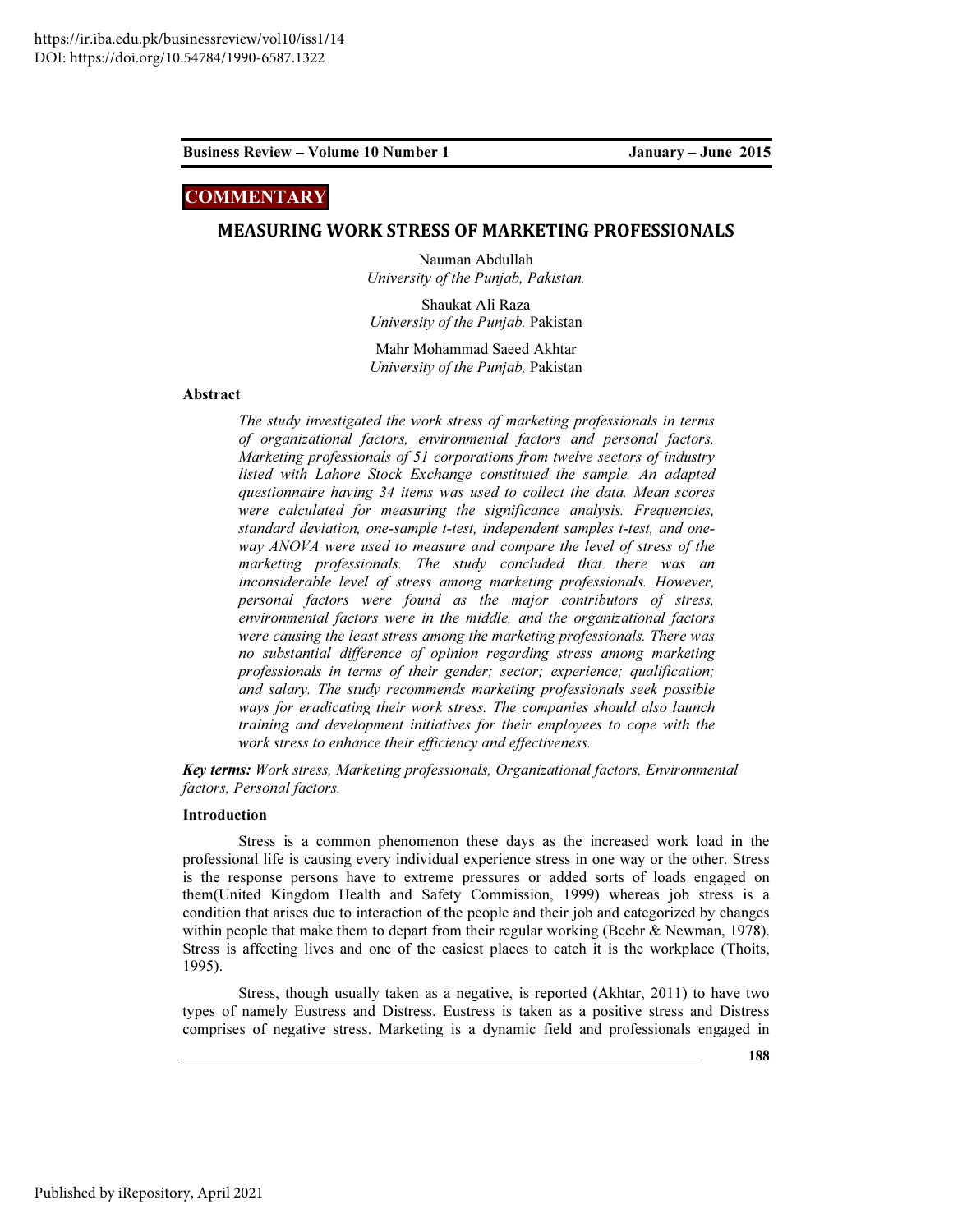marketing face many trials in their job surroundings, considered by intensified struggle, lack of time, lack of space, nonstop technical advancements, dynamic demands from organizational patrons and benefiters (Hall & Savery, 1986), enlarged practice of sharing and learning management and advanced technology resulting in the increased work stress (Murray &Forbes, 1986). Akhtar (2010), Robbins (2011), and Chaudhary (2012) explained three factors of work stress: the organizational factors, the environmental factors and the personal factors. Organizational factors include technological, peer interaction, and hierarchy of the organization; environmental factors cover micro and macro level interventions of the government; whereas personal factors are related to the life events and social life of employees working in the organization. Although most of the analysis of job stress overlooks the importance of outside factors and proceedings, it is becoming progressively evident that these have a huge impact (Kanungo, 1981). There have been numerous studies on work stress (Kuan, 1994; Bat, 1995; Aun, 1998; Yahya, 1998; Rana, Akhtar, Rafi, Shahzadi& Iqbal 2007; Akhtar, 2011; Chaudhry, 2012) highlighting the same sort of impact. Short-lived stress poses minute risk, but if stressful situation remains unsettled it increases the degree of wear and tear of natural system. As a consequence the risk of damage or ailment worsens (Matteson & Ivancevich, 1999;Cook & Hunsaker, 2001). High level of work stress hampers the performance (Cook & Hunsaker, 2000; Jonge, Dormann, & Vegchel, 2004; Houtman, Andries, & Hupkens, 2004) and organizations lay especial emphasis on the stress management of their employees (Cook & Hunsaker, 2000; Houtman, Andries, & Hupkens, 2004). The current study was aimed at measuring work stress of marketing professionals in terms of environmental factors, organizational factors and personal factors as sub-scales. More specifically, this study answered these questions:(i) Is there any significant level of work stress among marketing professionals in terms of environmental factors, organizational factors and personal factors as sub-scales? (ii) Is there any significant difference of work stress of marketing professionals in terms of environmental, organizational and personal factors as sub-scales? (iii) Is there any significant difference of work stress of marketing professionals in terms of gender; sector; experience; qualification; and salary as independent variables?

### Methodology

This questionnaire survey investigated the work stress of marketing professionals in terms of environmental factors, organizational factors and personal factors. An industry sampling technique used by Raza & Naqvi (2011) was followed. Lahore Stock Exchange (2011) had 37 sectors of industry out of which 12 (1/3) were randomly selected which included 154 companies. Out of these 154 companies 51 (1//3) were randomly selected. In this way 51 marketing professionals (i.e. marketing managers) were taken in the sample for the purpose of data collection.

A 34 item closed-ended questionnaire was adapted from Rai (2008), Devi (2007),and a universal stress measuring tool of ISMA organization (NSAD) Questionnaire (2005). Response of items of the scale meant to investigate the work stress of marketing professionals, divided in three sub-scales namely environmental factors (10 items), organizational factors (12 items), and personal factors (11 items),against the options on the Likert scale were calculated as 05 for strongly agree; 04 for agree; 03 for somewhat agree; 02 for disagree; and 01 for strongly disagree. The responses for last item were quantified as 01 for yes and 02 for no. Mean score was used to measure the work stress of marketing professionals. Mean score 03 was taken as cut-point (Raza, Zia, Naqvi, & Ali, 2012; Raza &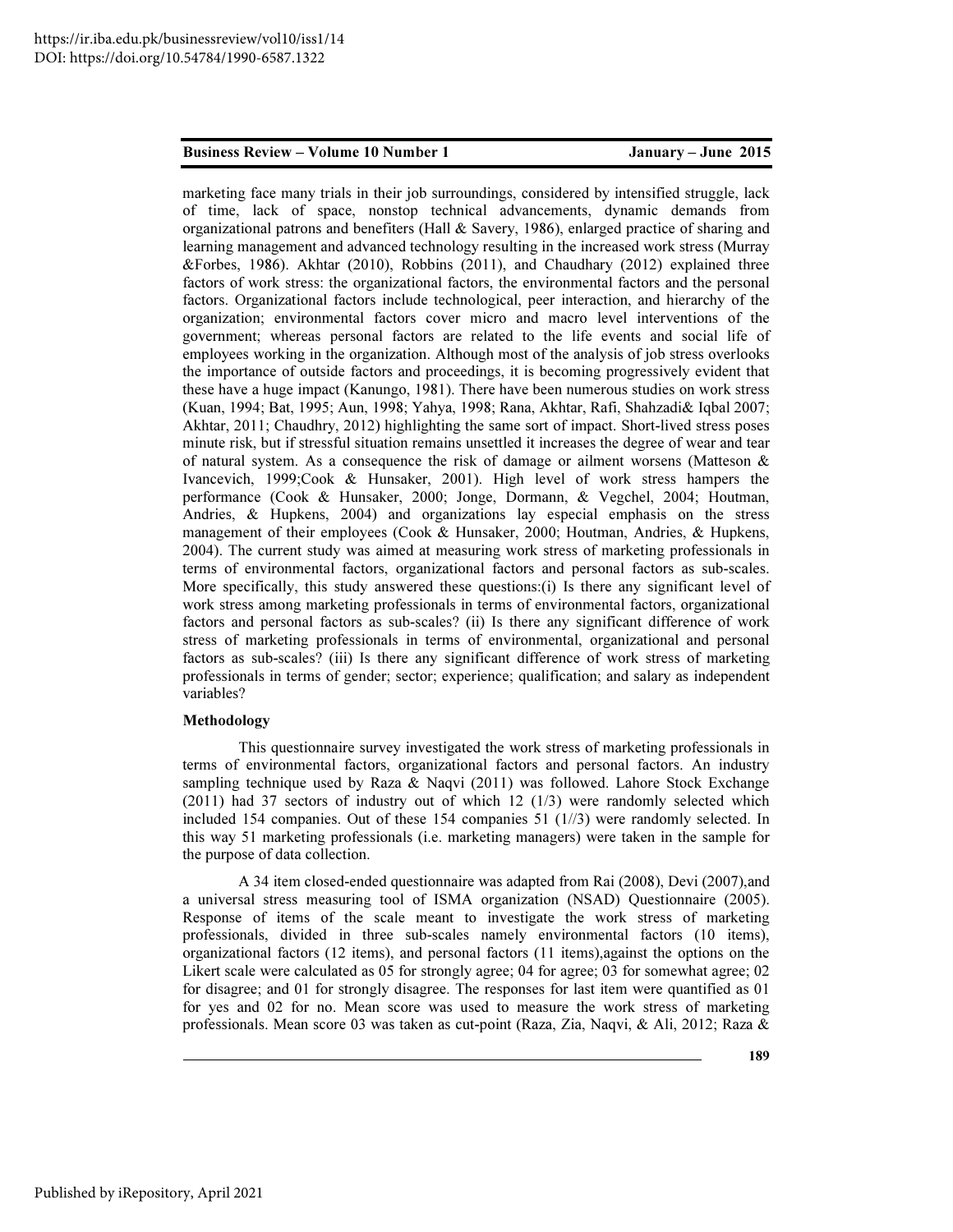Khawaja, 2013). Mean score above 03 was taken as demonstrating considerable level of work stress among marketing professionals and mean scores03 and under were taken as demonstrating in considerable level of work stress among marketing professionals. Means, frequencies, percentages, standard deviations and t-values were calculated to measure the work stress. One sample t-test, independent samples t-test and one-way ANOVA were used for significance and variance analysis (Raza & Khawaja, 2013).

## Findings

The scale used in the current study was found reliable at 0.912 Cranach's alpha. Among the 51 marketing professionals, 50 were male and 01 was female. The sector split of marketing professionals was found as chemical, 4; banking, 7; food, 3; cement, 3; automobile, 6; fertilizers, 5; glass, 4; oil & gas, 2; paper & board, 2; tobacco, 4; insurance, 5; and textile, 6. In experience category 49 (96%) had above 10 years' experience and rest of the 02 were between 5 to 10 years. Of the total 51, 48 (94%) were master degree holders, 03 were M. Phil and none of them was PhD. The salary analysis revealed that 75% of the marketing professionals were enjoying a salary up to PRS100,000.

Combined mean score for all the three sub-scales is 02.007, which is significantly below 03. The mean scores for all the 33 individual Likert scales items were also below 03.Analysis of the sub-scales of work stress, however, categorized personal factors (2.118), environmental factors (2.078), and organizational factors (1.824) in order of level of stress as indicated by the marketing professionals.

All the 51 marketing professionals opted to "yes" when asked whether they want to continue their current job? Analysis of the independent variables in terms of sector; experience; and qualification showed no difference of opinion among the respondents.

### Discussion

The results indicated that among the 51 marketing professionals, 50 were male and 01 was female. This tendency reflects the prevailing male dominance in the marketing profession. However, the female are also penetrating in the profession especially in the banking sector (Raza, Zia, Naqvi, & Ali, 2012) which was contributing just 14% in that study.

The current study strived to answer three basic questions. The First research question was,Is there any significant level of work stress among marketing professionals in terms of environmental factors, organizational factors and personal factors as sub-scales? The combined mean score for all the three sub-scales is 2.007, which is significantly below 03. The mean scores for all the 33 individual Likert scales items were also below 03.Contrary to studies like (Cook & Hunsaker, 2000; Jonge, Dormann, & Vegchel, 2004; Houtman, Andries, & Hupkens, 2004), the situation reflects an inconsiderable level of stress among the marketing professionals. One possible reason for the results could be the 75% of the marketing professionals enjoying salary up to PRS100,000 whom were mostly master degree holders. In an economy like Pakistan where finding such a lucrative job is a dream of most graduates, could be the major source of satisfaction for the marketing professionals. This was may be the reason, and an encouraging aspect of the respondent profile, that highly qualified people are entering in this profession as 03 of them were M. Phil. This is a limitation of the sample, otherwise PhD holder marketing professionals are also known to the researchers. These argument gets strengthen from the results of the last item of the questionnaire where all of the respondents wished to continue their current jobs. Had there been a considerable level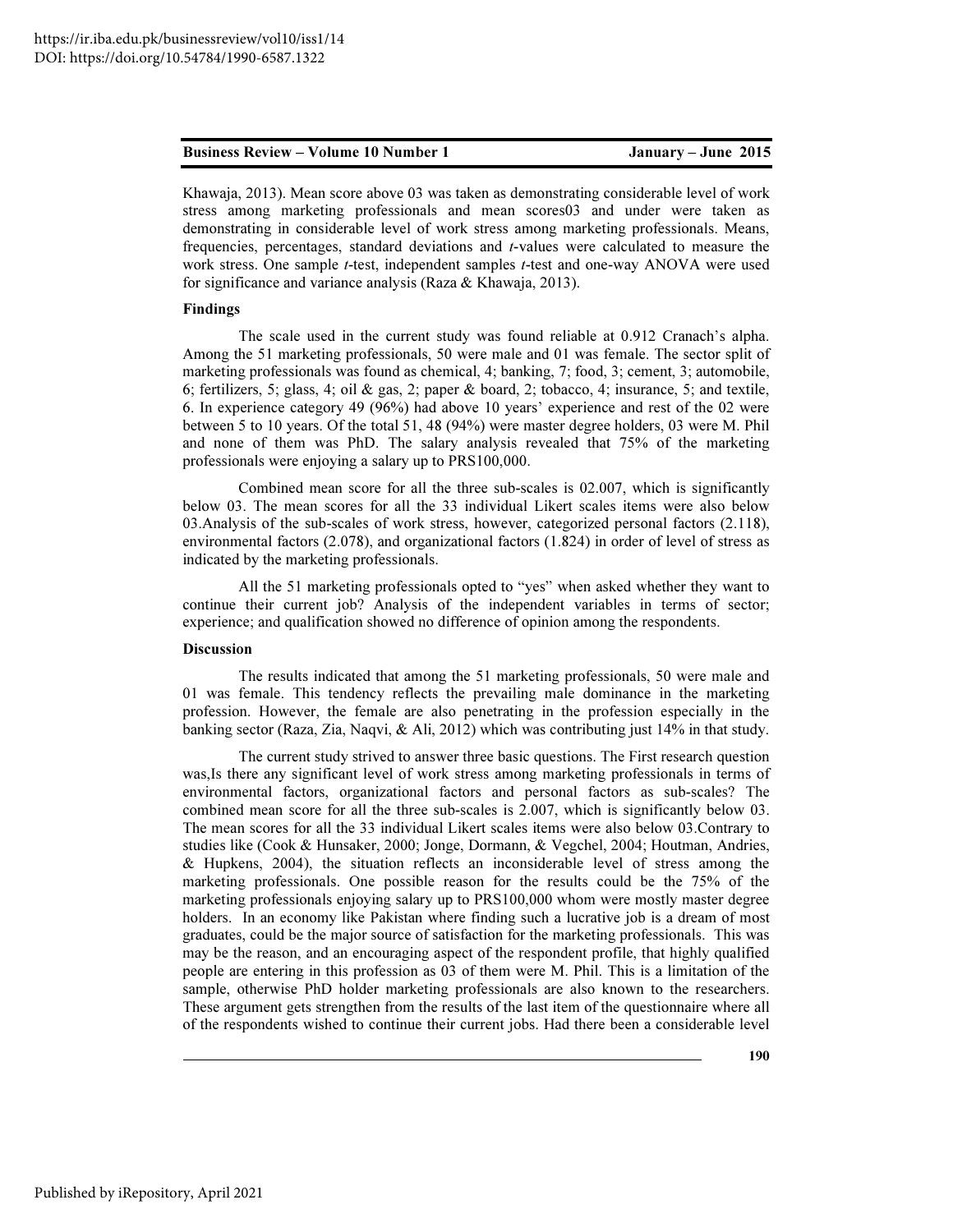of work stress, the marketing professionals would have preferred to leave their current organizations. Here the first research question is answered.

The second research question was, Is there any significant difference of work stress of marketing professionals in terms of environmental, organizational and personal factors as sub-scales? Analysis of the sub-scales of work stress categorized personal factors (2.118), environmental factors (2.078), and organizational factors (1.824) in order of level of stress as indicated by the marketing professionals. It means that, though at an inconsiderable level, personal factors which included their personal lives, their family problems and issues, their commitments and engagements are the major potential source of work stress (Semmer, 2003). The respondent profile indicates that majority of the respondents are young people who are establishing themselves in different spheres of their life and hence are feeling stress out of these activities. Environmental (i.e. including social, political and economic)factors were in the middle position and organizational factors such as organizational culture and climate were the lowest contributor to the work stress of the sample marketing professionals. One possible cause of this tendency could be the same demographic aspect of the respondent as they are not in basic decision making positions in their organizations and are relatively less concerned about environmental and organizational factors which are mainly survival issues in business organizations (Robbins, 2011). The second research question is thus answered.

The third research question for the study was, Is there any significant difference of work stress of marketing professionals in terms of gender; sector; experience; qualification; and salary as independent variables? The results of background variables discovered no substantial difference of opinion among the marketing professionals regarding the work stress in terms of gender, sector of the industry, experience on the job, qualification, and salary. It means that both male and female marketing professionals, from all sample sectors of the industry, with all categories of experience, qualification, and salary are of the same opinion regarding work stress in terms of personal, environmental, and organizational factors. One possible reason could be situations where all of them were facing the same level of problems that gives answer to the third research question of this study.

In this way, all the research questions are answered and the objectives of the current study are achieved.

### Conclusions and recommendations

The study was aimed at investigating the work stress of marketing professionals. The scale used in the current study was found reliable at 0.912 Cronbach's alpha. Out of 12 sectors of the industry, banking, automobile, fertilizers, insurance, and textile sectors were the major contributors in the sample.

An overall in considerable level of stress was found among the marketing professionals. In this state of affairs, however, personal factors were the major contributors towards stress, environmental factors found in the middle, and organizational factors occupied the lowest position as indicated by the marketing professionals regarding their work stress. All the51 marketing professionals having male dominance; 10 years' experience; master degree; and a salary up to PRS100,000 as their major demographic characteristics, expressed the similar feelings regarding their work stress and wished to continue their current jobs.

191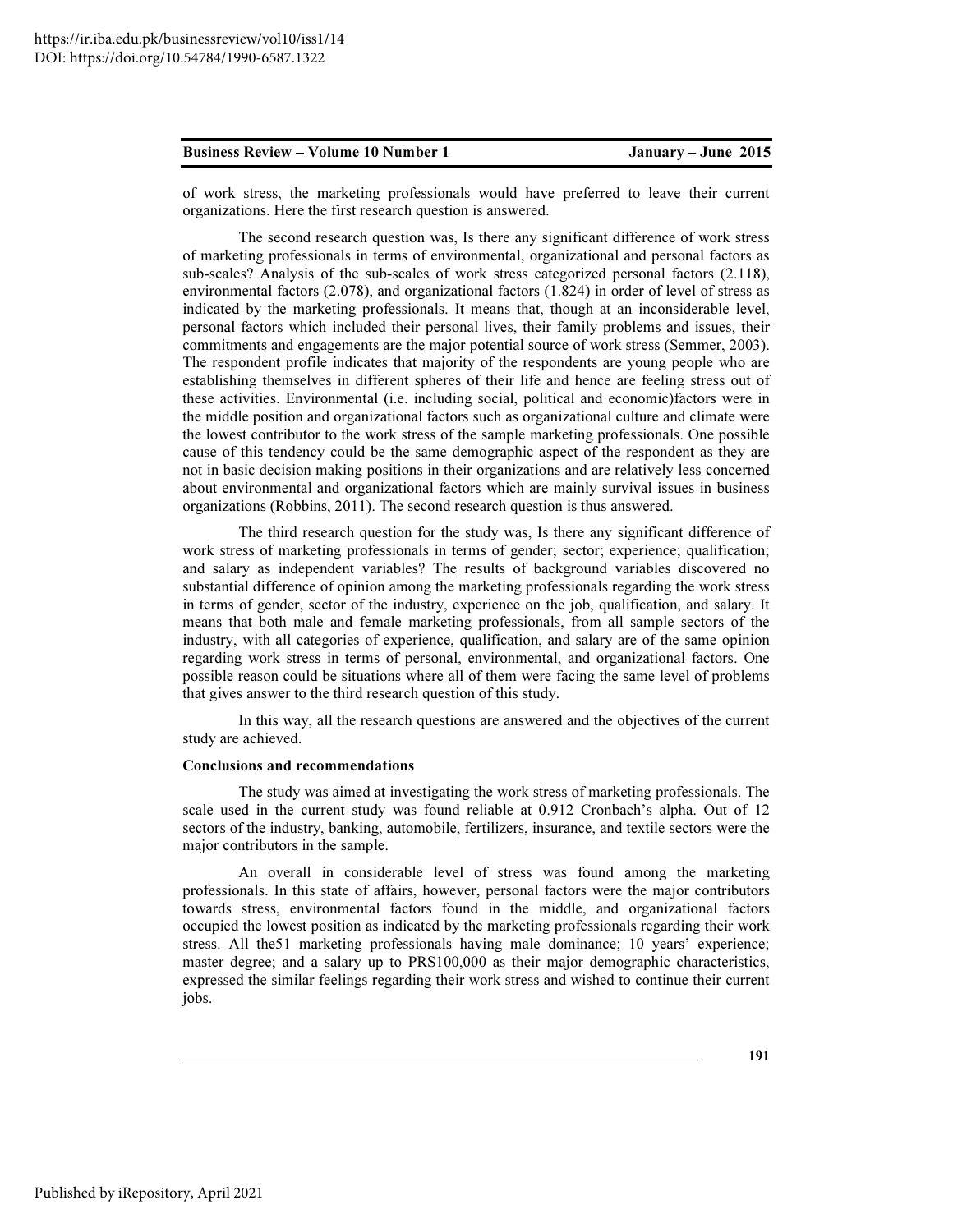The study recommends marketing professionals seek possible ways to fulfill their personal needs for eradicating the work stress. The companies should also give fair space to the employees for their personal lives and priorities and launch training and development initiatives for their employees to cope with the work stress to enhance their efficiency and effectiveness.

### References

Akhtar, M.S. (2011). The nature and sources of organizational stress: some coping strategies. Journal of Elementary Education,21(2), 1-14.

Aun, O.E. (1998). Perceived Organizational Climate, Teachers' Locus of Control and Burnout. Unpublished MBA Thesis, Penang: University Sains Malaysia.

Bat, S.T. (1995).Effect of Organizational Environment and Personal Factors on Work Stress and Organizational Commitment. Unpublished MBA Thesis, Penang: University Sains Malaysia.

Beehr, T.A., and Newman, J.E. (1978). Job Stress, Employee Health and Organizational Effectiveness: A Facet Analysis, Model and Literature Review. Personnel Psychology, 31(3), 665-699.

Chaudhary, A. Q., (2012). An analysis of relationship between occupational stress and demographics in universities: the case of Pakistan. Bulletin of Education & Research,  $34(2)$ , 1-17.

Cook, C.W., and Hunsaker, P.L. (2001). Management and Organizational Behavior.3rd Ed. New York : McGraw Hill.

Devi, J (2007). A comparative study of stress level among leading consultancies, Retrieved from: http://www.citehr.com/323977-research-project-assessing-stress-level employees-consultancies.html, on October 01, 2011

Hall, K., and Savery, L. K. (1986). Tight Rein, More Stress. Harvard Business Review, 23(10), 1162-1164.

ISMA, NSAD Questionnaire, (2005) Universal stress measurement tool, Retrieved from: stress@isma.org.uk, www.isma.org.uk, on October 2, 2011.

Kanungo, R.N. (1981). Work alienation and Involvement: Problems and Prospects. International Review of Applied Psychology, 30, 1-15.

Kuan, O.W. (1994). The Effect of Marital Status of Working Women on Organizational Commitment and Work Stress. Unpublished MBA Thesis, Penang: University Sains Malaysia.

Lahore Stock Exchange (2011) Sector Wise OHLC. Retrieved on October 12, 2011 from http://www.lahorestock.com/MarketInformation/SectorWise.aspx

Matteson, M. T., and Ivancevich, J. M. (1999). Organizational Behavior and Management. 5th Ed. New York: McGraw Hill.

Murray, T. J., and Forbes, D. (1986). Where Have All the Middle Managers Gone? Dun's Business Month, 31-34.